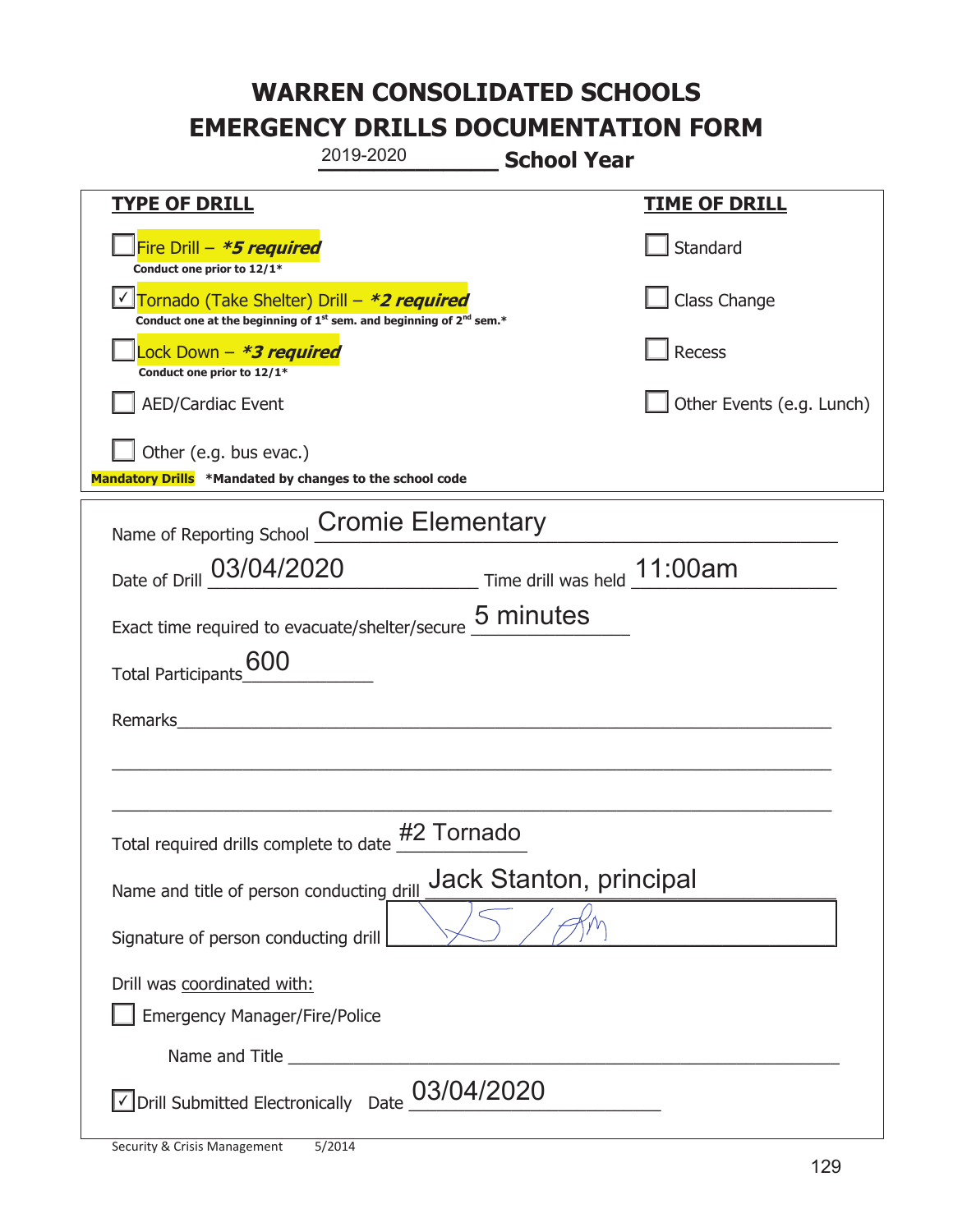|                                                                                    | 2019-2020                                                                                   | <b>School Year</b>      |                                                  |
|------------------------------------------------------------------------------------|---------------------------------------------------------------------------------------------|-------------------------|--------------------------------------------------|
| <b>TYPE OF DRILL</b>                                                               |                                                                                             |                         | <u>TIME OF DRILL</u>                             |
| Fire Drill - *5 required<br>Conduct one prior to 12/1*                             |                                                                                             |                         | $\vert\textcolor{red}{\checkmark}\vert$ Standard |
| Tornado (Take Shelter) Drill – *2 required                                         | Conduct one at the beginning of 1 <sup>st</sup> sem. and beginning of 2 <sup>nd</sup> sem.* |                         | Class Change                                     |
| $\vert$ Lock Down - *3 required<br>Conduct one prior to 12/1*                      |                                                                                             |                         | Recess                                           |
| <b>AED/Cardiac Event</b>                                                           |                                                                                             |                         | Other Events (e.g. Lunch)                        |
| Other (e.g. bus evac.)<br>Mandatory Drills *Mandated by changes to the school code |                                                                                             |                         |                                                  |
| Name of Reporting School                                                           | <b>Cromie Elementary School</b>                                                             |                         |                                                  |
| Date of Drill 01/14/2020 Time drill was held 2:30pm                                |                                                                                             |                         |                                                  |
| Exact time required to evacuate/shelter/secure __________________________________  |                                                                                             |                         |                                                  |
| Total Participants_600                                                             |                                                                                             |                         |                                                  |
| Remarks                                                                            |                                                                                             |                         |                                                  |
|                                                                                    |                                                                                             |                         |                                                  |
| Total required drills complete to date #2 Alice                                    |                                                                                             |                         |                                                  |
| Name and title of person conducting drill                                          |                                                                                             | Jack Stanton, principal |                                                  |
| Signature of person conducting drill                                               |                                                                                             |                         |                                                  |
| Drill was coordinated with:<br><b>Emergency Manager/Fire/Police</b>                |                                                                                             |                         |                                                  |
|                                                                                    |                                                                                             |                         |                                                  |
| √ Drill Submitted Electronically Date                                              | 03/04/2020                                                                                  |                         |                                                  |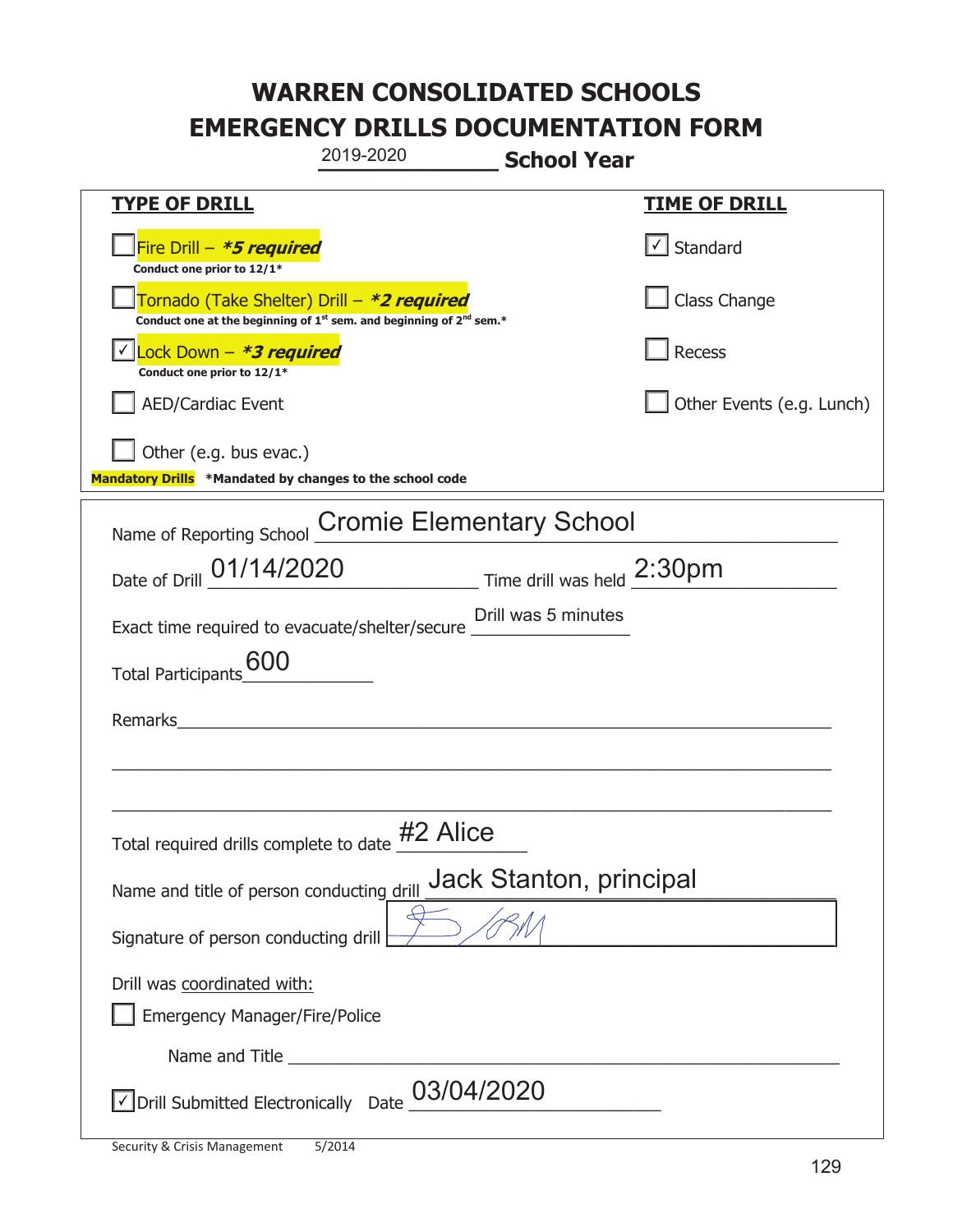|                                                                                                                                           | 2019-2020<br><b>School Year</b>                          |                           |
|-------------------------------------------------------------------------------------------------------------------------------------------|----------------------------------------------------------|---------------------------|
| <u>TYPE OF DRILL</u>                                                                                                                      |                                                          | <b>TIME OF DRILL</b>      |
| Fire Drill - *5 required<br>Conduct one prior to 12/1*                                                                                    |                                                          | √ Standard                |
| Tornado (Take Shelter) Drill – *2 required<br>Conduct one at the beginning of 1 <sup>st</sup> sem. and beginning of 2 <sup>nd</sup> sem.* |                                                          | Class Change              |
| Lock Down - *3 required<br>Conduct one prior to 12/1*                                                                                     |                                                          | Recess                    |
| <b>AED/Cardiac Event</b>                                                                                                                  |                                                          | Other Events (e.g. Lunch) |
| Other (e.g. bus evac.)<br>Mandatory Drills *Mandated by changes to the school code                                                        |                                                          |                           |
| Name of Reporting School                                                                                                                  | <b>Cromie Elementary</b>                                 |                           |
| Date of Drill 01/08/2020                                                                                                                  | Time drill was held 10:30am                              |                           |
|                                                                                                                                           | Exact time required to evacuate/shelter/secure 8 minutes |                           |
| <b>Total Participants</b>                                                                                                                 |                                                          |                           |
| <b>Remarks</b>                                                                                                                            |                                                          |                           |
|                                                                                                                                           |                                                          |                           |
| Total required drills complete to date                                                                                                    | #1 Tornado/Shelter                                       |                           |
| Name and title of person conducting drill                                                                                                 | Jack Stanton, Principal                                  |                           |
| Signature of person conducting drill                                                                                                      |                                                          |                           |
| Drill was coordinated with:<br><b>Emergency Manager/Fire/Police</b>                                                                       |                                                          |                           |
|                                                                                                                                           |                                                          |                           |
| √ Drill Submitted Electronically Date                                                                                                     | 01/09/2020                                               |                           |

t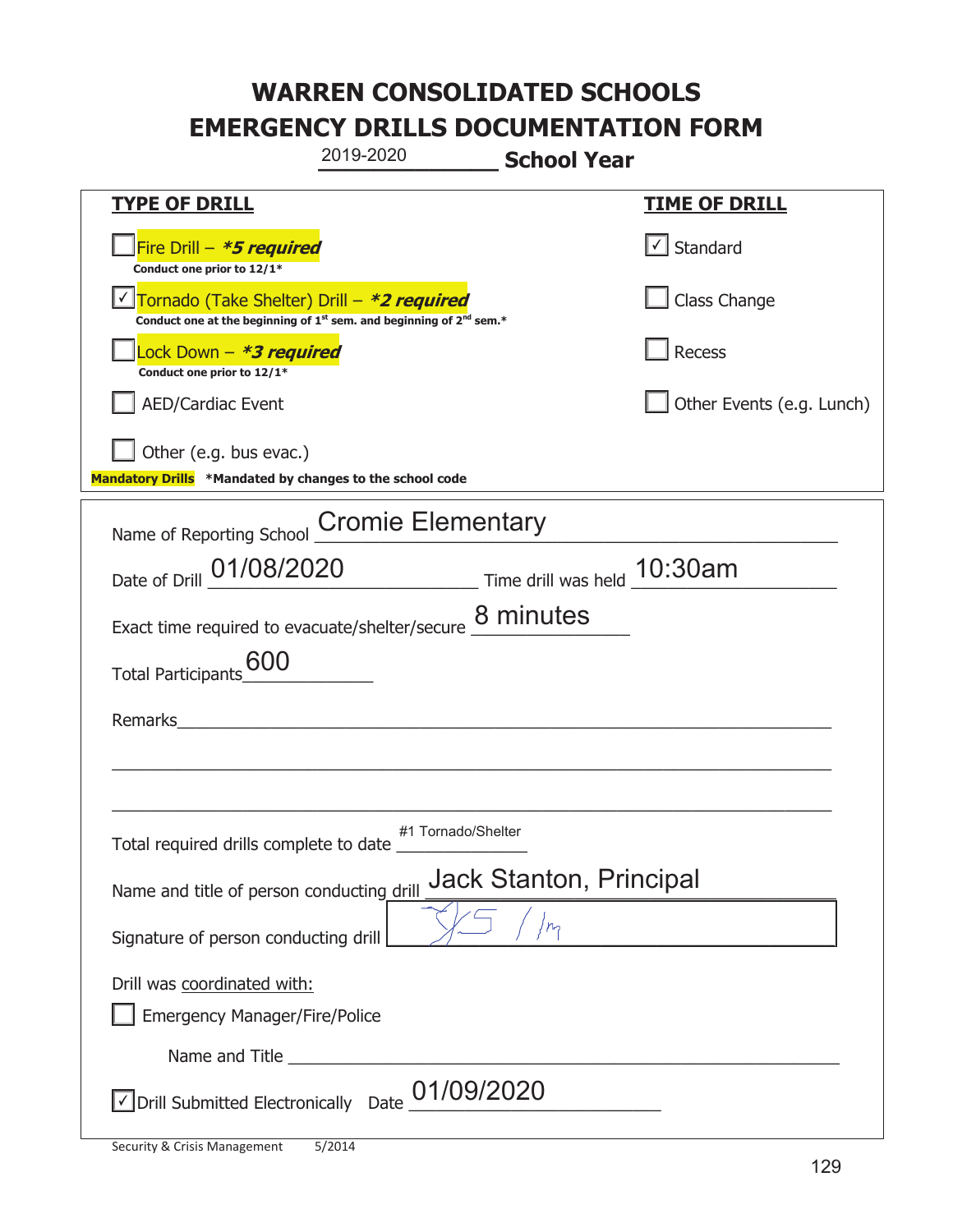**\_\_\_\_\_\_\_\_\_\_\_\_\_ School Year TYPE OF DRILL TIME OF DRILL**  <mark>▽ Fire Drill – *\*5 required* マイクレント マイクレント マイクレント マイクレント マイクレント マイクレント マイクレント マイクレント</mark> **Conduct one prior to 12/1\***   $\boxed{\sqrt}$  Standard 侊Tornado (Take Shelter) Drill – **\*2 required Conduct one at the beginning of 1<sup>st</sup> sem. and beginning of 2<sup>nd</sup> sem.\*** Class Change 侊Lock Down – **\*3 required Conduct one prior to 12/1\* Recess** AED/Cardiac Event **AED/Cardiac Event Network Network Network Network Network Network Network Network Network Network Network Network Network Network Network Network Network Network Net** Other (e.g. bus evac.) **Mandatory Drills \*Mandated by changes to the school code**  Name of Reporting School Cromie Elementary School Date of Drill  $\frac{11/08/2019}{2}$  Time drill was held  $\frac{9:50am}{2}$ Exact time required to evacuate/shelter/secure \_\_\_\_\_\_\_\_\_\_\_\_\_\_\_\_\_ 5 minutes to all clear Total Participants $\underline{625}$ Remarks  $\_$  , and the set of the set of the set of the set of the set of the set of the set of the set of the set of the set of the set of the set of the set of the set of the set of the set of the set of the set of the set of th \_\_\_\_\_\_\_\_\_\_\_\_\_\_\_\_\_\_\_\_\_\_\_\_\_\_\_\_\_\_\_\_\_\_\_\_\_\_\_\_\_\_\_\_\_\_\_\_\_\_\_\_\_\_\_\_\_\_\_\_\_\_\_\_\_\_\_\_\_\_\_\_\_\_\_\_\_ Total required drills complete to date  $\frac{\#3 \text{ Fire}}{\}$ Name and title of person conducting drill John Stanton, Principal Signature of person conducting drill  $\ket{\cancel{\text{max}}$ Drill was coordinated with: ܆ Emergency Manager/Fire/Police Name and Title **Example 20**  $\triangledown$  Drill Submitted Electronically Date  $\underline{11/08/2019}$ 2019 - 2020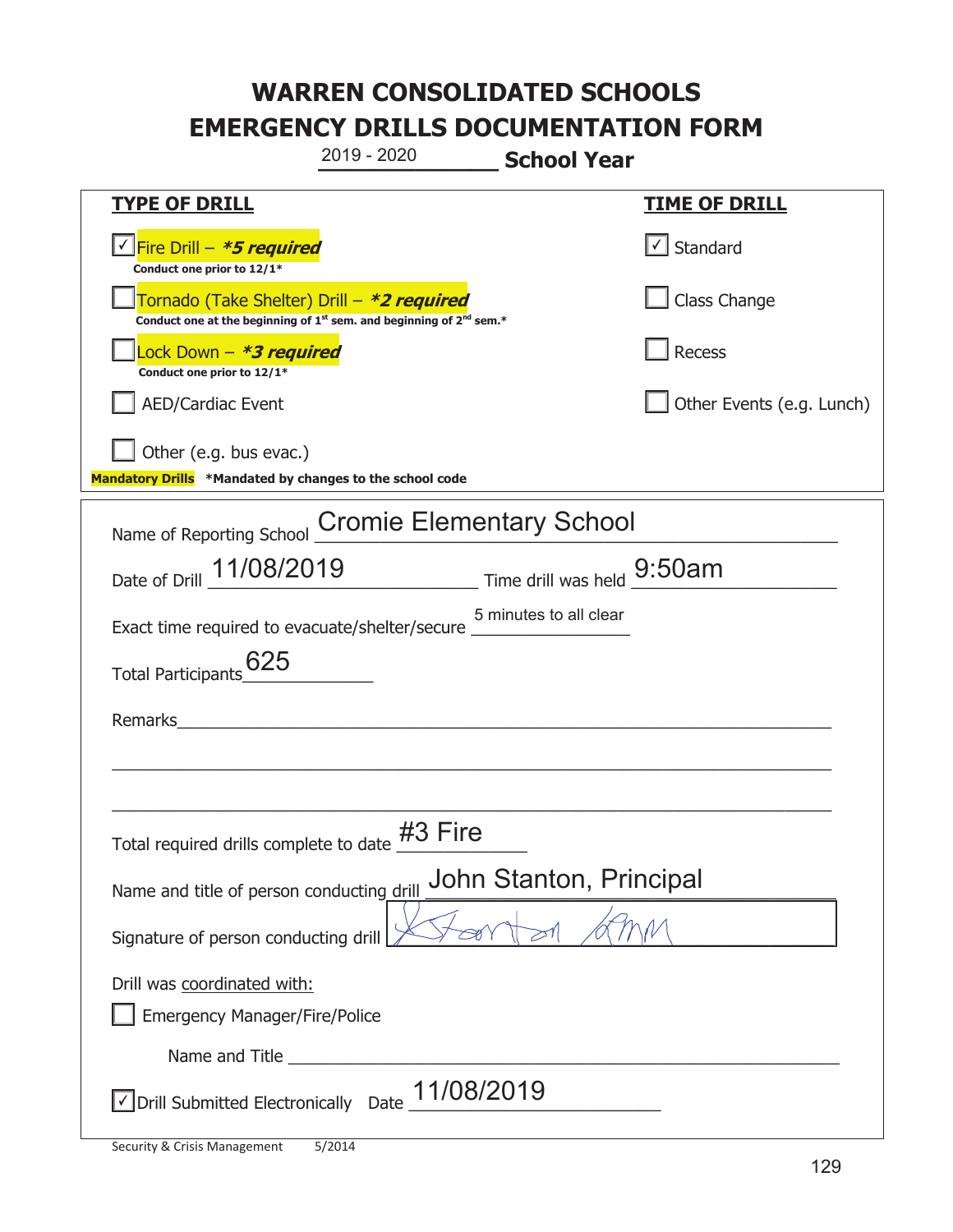|                                                                                                                             | 2019-2020<br><b>School Year</b>                          |                           |
|-----------------------------------------------------------------------------------------------------------------------------|----------------------------------------------------------|---------------------------|
| <b>TYPE OF DRILL</b>                                                                                                        |                                                          | <u>TIME OF DRILL</u>      |
| <u>√ Fire Drill – *5 required</u><br>Conduct one prior to 12/1*                                                             |                                                          | Standard                  |
| Tornado (Take Shelter) Drill – *2 required<br>Conduct one at the beginning of $1^{st}$ sem. and beginning of $2^{nd}$ sem.* |                                                          | $\cup$ Class Change       |
| Lock Down - <b>*3 required</b><br>Conduct one prior to 12/1*                                                                |                                                          | Recess                    |
| <b>AED/Cardiac Event</b>                                                                                                    |                                                          | Other Events (e.g. Lunch) |
| Other (e.g. bus evac.)<br>Mandatory Drills *Mandated by changes to the school code                                          |                                                          |                           |
| Name of Reporting School                                                                                                    | <b>Cromie Elementary</b>                                 |                           |
| Date of Drill 10/15/2019                                                                                                    | $\frac{12.52}{1}$ Time drill was held $\frac{12.52}{1}$  |                           |
|                                                                                                                             | Exact time required to evacuate/shelter/secure 6 minutes |                           |
| 600<br><b>Total Participants</b>                                                                                            |                                                          |                           |
| Remarks                                                                                                                     | This drill was held during lunch and lunch recess.       |                           |
|                                                                                                                             |                                                          |                           |
|                                                                                                                             |                                                          |                           |
| Total required drills complete to date                                                                                      | #2 Fire<br>#2                                            |                           |
| Name and title of person conducting drill                                                                                   | John Stanton, Principal                                  |                           |
| Signature of person conducting drill                                                                                        |                                                          |                           |
| Drill was coordinated with:<br><b>Emergency Manager/Fire/Police</b>                                                         |                                                          |                           |
|                                                                                                                             |                                                          |                           |
| √ Drill Submitted Electronically Date                                                                                       | 10/16/2019                                               |                           |

t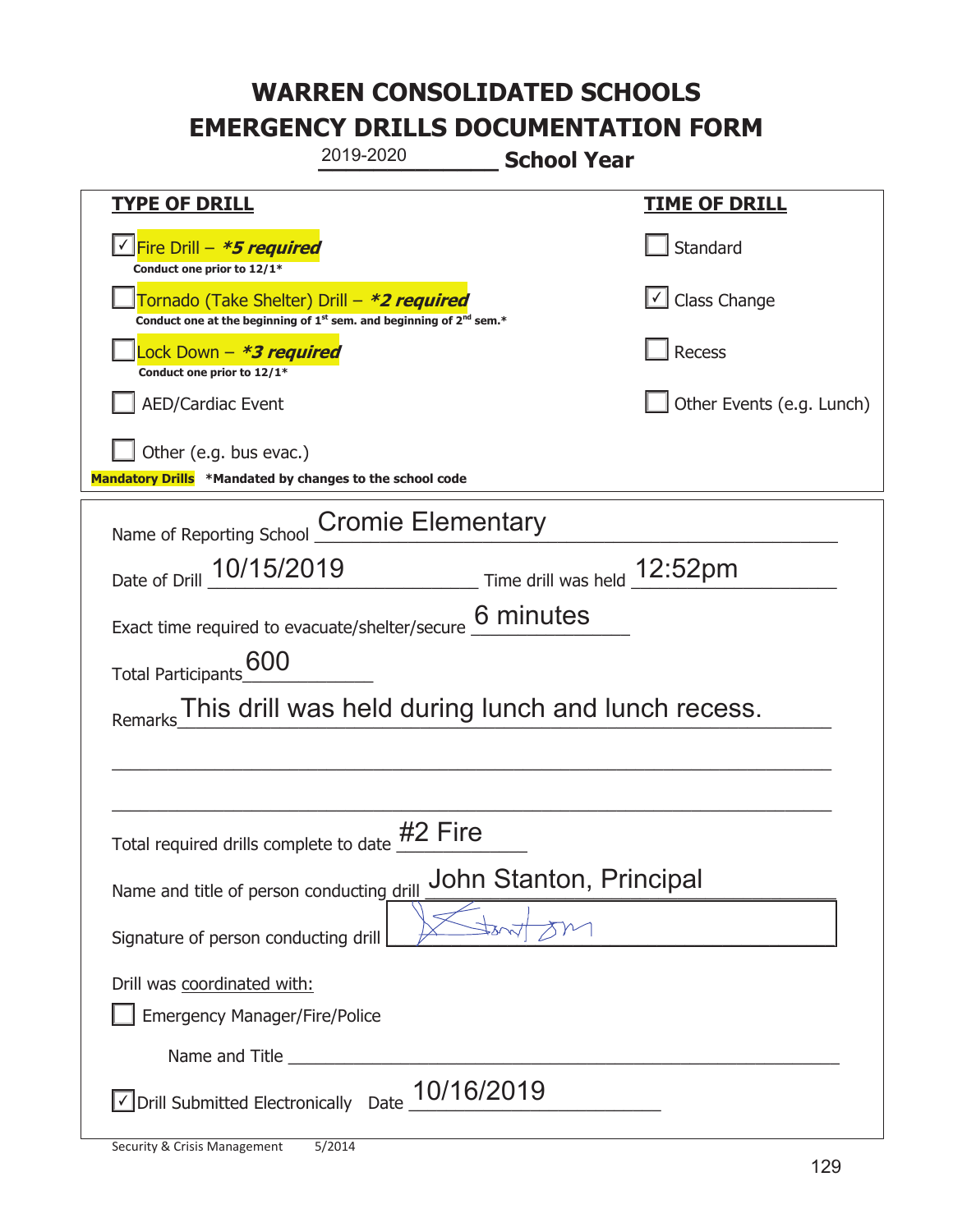|                                                                                    | 2019-2020                                                                                   | <b>School Year</b>      |                           |
|------------------------------------------------------------------------------------|---------------------------------------------------------------------------------------------|-------------------------|---------------------------|
| <b>TYPE OF DRILL</b>                                                               |                                                                                             |                         | <u>TIME OF DRILL</u>      |
| Fire Drill - *5 required<br>Conduct one prior to 12/1*                             |                                                                                             |                         | $\cup$ Standard           |
| Tornado (Take Shelter) Drill – *2 required                                         | Conduct one at the beginning of 1 <sup>st</sup> sem. and beginning of 2 <sup>nd</sup> sem.* |                         | Class Change              |
| Lock Down - *3 required<br>Conduct one prior to 12/1*                              |                                                                                             |                         | Recess                    |
| <b>AED/Cardiac Event</b>                                                           |                                                                                             |                         | Other Events (e.g. Lunch) |
| Other (e.g. bus evac.)<br>Mandatory Drills *Mandated by changes to the school code |                                                                                             |                         |                           |
| Name of Reporting School                                                           | <b>Cromie Elementary</b>                                                                    |                         |                           |
| Date of Drill 10/08/2019 Time drill was held 2:20pm                                |                                                                                             |                         |                           |
| Exact time required to evacuate/shelter/secure __________________________________  |                                                                                             |                         |                           |
| Total Participants 600                                                             |                                                                                             |                         |                           |
| Remarks                                                                            |                                                                                             |                         |                           |
|                                                                                    |                                                                                             |                         |                           |
| Total required drills complete to date                                             | #1 ALICE                                                                                    |                         |                           |
| Name and title of person conducting drill                                          |                                                                                             | John Stanton, Principal |                           |
| Signature of person conducting drill                                               |                                                                                             |                         |                           |
| Drill was coordinated with:<br><b>Emergency Manager/Fire/Police</b>                |                                                                                             |                         |                           |
| Name and Title _________                                                           |                                                                                             |                         |                           |
| √ Drill Submitted Electronically Date                                              | 10/08/2019                                                                                  |                         |                           |